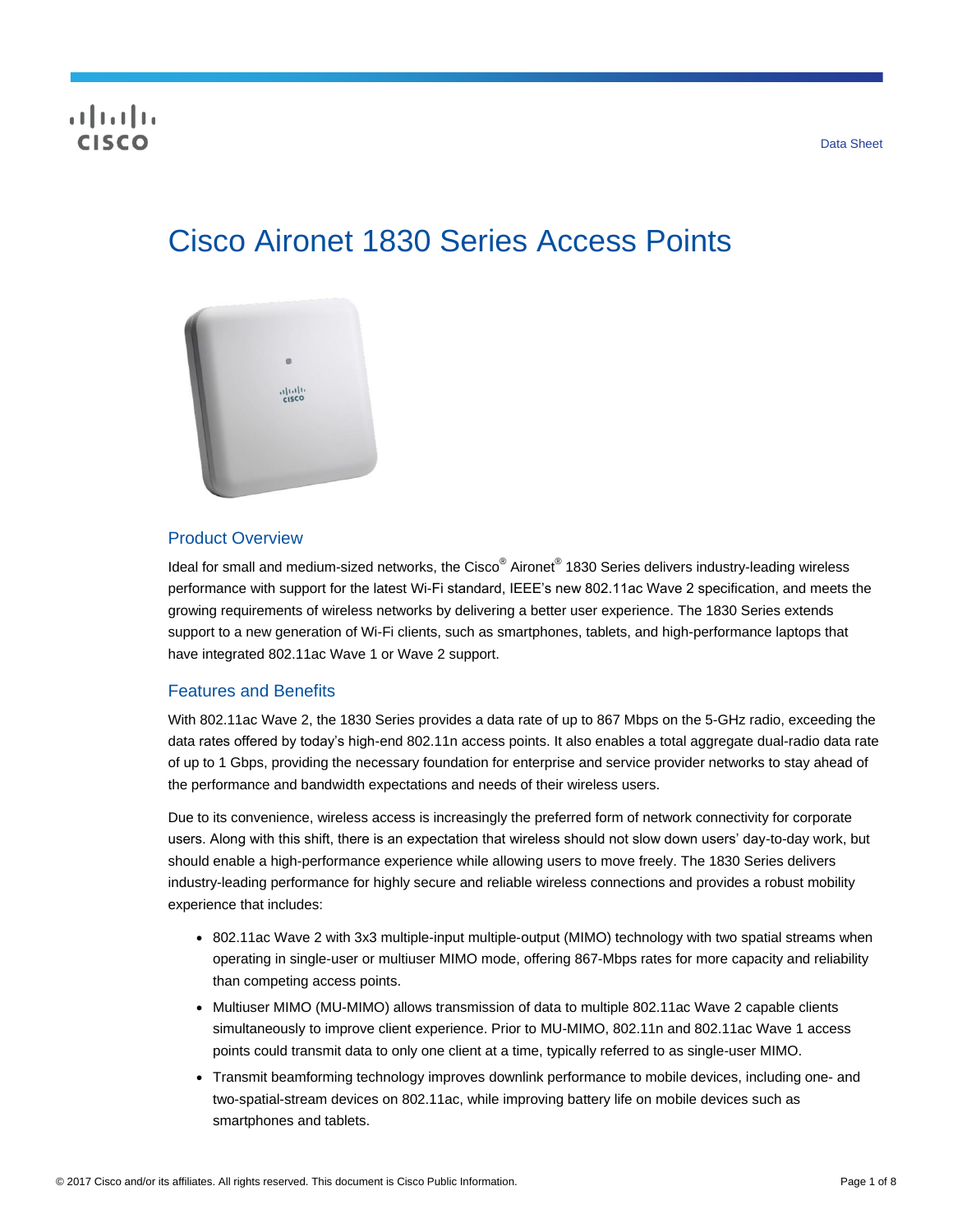• Flexible deployment mode through the [Mobility Express Solution](http://www.cisco.com/go/mobilityexpress) is ideal for small to medium-sized deployments that require multiple access points. Easy setup allows the 1830 Series to be deployed on networks without a physical controller.

All of these features help ensure the best possible end-user experience on the wireless network.

# Product Specifications

| Table 1. | <b>Product Specifications</b> |
|----------|-------------------------------|
|----------|-------------------------------|

| <b>Feature</b>                                       | <b>Specifications</b>                                                                                                                                                                                                                                                                                                                                                                                                                                                                                                                                 |                                                                                                                                                                                                                                                                                                            |                                                                                       |                    |                    |  |  |
|------------------------------------------------------|-------------------------------------------------------------------------------------------------------------------------------------------------------------------------------------------------------------------------------------------------------------------------------------------------------------------------------------------------------------------------------------------------------------------------------------------------------------------------------------------------------------------------------------------------------|------------------------------------------------------------------------------------------------------------------------------------------------------------------------------------------------------------------------------------------------------------------------------------------------------------|---------------------------------------------------------------------------------------|--------------------|--------------------|--|--|
| <b>Software</b>                                      | Cisco Unified Wireless Network Software Release with AireOS wireless controllers:                                                                                                                                                                                                                                                                                                                                                                                                                                                                     |                                                                                                                                                                                                                                                                                                            |                                                                                       |                    |                    |  |  |
|                                                      | • 8.1.121.0 or later for the Cisco Aironet 1830 Series Access Points                                                                                                                                                                                                                                                                                                                                                                                                                                                                                  |                                                                                                                                                                                                                                                                                                            |                                                                                       |                    |                    |  |  |
| Deployment modes                                     |                                                                                                                                                                                                                                                                                                                                                                                                                                                                                                                                                       |                                                                                                                                                                                                                                                                                                            | Centralized, standalone, sniffer", Cisco FlexConnect™, monitor", OfficeExtend", mesh" |                    |                    |  |  |
| <b>Supported wireless</b><br><b>LAN controllers</b>  | Cisco 2500 Series Wireless Controllers, Cisco Wireless Controller Module for ISR G2, Cisco Wireless Services<br>Module 2 (WiSM2) for Cisco Catalyst® 6500 Series Switches, Cisco 5500 Series Wireless Controllers, Cisco 5520<br>Series Wireless Controllers, Cisco Flex <sup>®</sup> 7500 Series Wireless Controllers, Cisco 8500 Series Wireless Controllers,<br>Cisco 8540 Series Wireless Controllers, Cisco 5760 Wireless LAN Controller, Cisco Catalyst 3650 and 3850 Series<br>Switches with integrated controller<br>• Cisco Mobility Express |                                                                                                                                                                                                                                                                                                            |                                                                                       |                    |                    |  |  |
| 802.11n version 2.0<br>(and related)<br>capabilities |                                                                                                                                                                                                                                                                                                                                                                                                                                                                                                                                                       | • 3x3 MIMO with two spatial streams<br>• Maximal ratio combining (MRC)<br>• 20- and 40-MHz channels<br>• PHY data rates up to 300 Mbps (40 MHz with 5 GHz)<br>• Packet aggregation: A-MPDU (Tx/Rx), A-MSDU (Tx/Rx)<br>• 802.11 dynamic frequency selection (DFS)<br>• Cyclic shift diversity (CSD) support |                                                                                       |                    |                    |  |  |
| 802.11ac Wave 1 and<br>2 capabilities                | • 3x3 MIMO with two spatial streams, single-user or multiuser MIMO<br>$•$ MRC<br>• 802.11ac beamforming (transmit beamforming)<br>• 20-, 40-, and 80-MHz channels<br>• PHY data rates up to 867 Mbps (80 MHz in 5 GHz)<br>• Packet aggregation: A-MPDU (Tx/Rx), A-MSDU (Tx/Rx)<br>• 802.11 DFS<br>• CSD support                                                                                                                                                                                                                                       |                                                                                                                                                                                                                                                                                                            |                                                                                       |                    |                    |  |  |
| Data rates supported                                 | 802.11a: 6, 9, 12, 18, 24, 36, 48, and 54 Mbps                                                                                                                                                                                                                                                                                                                                                                                                                                                                                                        |                                                                                                                                                                                                                                                                                                            |                                                                                       |                    |                    |  |  |
|                                                      |                                                                                                                                                                                                                                                                                                                                                                                                                                                                                                                                                       | 802.11g: 1, 2, 5.5, 6, 9, 11, 12, 18, 24, 36, 48, and 54 Mbps                                                                                                                                                                                                                                              |                                                                                       |                    |                    |  |  |
|                                                      |                                                                                                                                                                                                                                                                                                                                                                                                                                                                                                                                                       |                                                                                                                                                                                                                                                                                                            | 802.11n data rates on 2.4 GHz (only 20 MHz and MCS 0 to MCS 23) and 5 GHz:            |                    |                    |  |  |
|                                                      | $MCS$ Index <sup>1</sup><br>$GI^2 = 800$ ns<br>$GI = 800$ ns<br>$GI = 400$ ns<br>$GI = 400$ ns                                                                                                                                                                                                                                                                                                                                                                                                                                                        |                                                                                                                                                                                                                                                                                                            |                                                                                       |                    |                    |  |  |
|                                                      |                                                                                                                                                                                                                                                                                                                                                                                                                                                                                                                                                       | 20-MHz Rate (Mbps)                                                                                                                                                                                                                                                                                         | 40-MHz Rate (Mbps)                                                                    | 20-MHz Rate (Mbps) | 40-MHz Rate (Mbps) |  |  |
|                                                      | $\mathbf{0}$                                                                                                                                                                                                                                                                                                                                                                                                                                                                                                                                          | 6.5                                                                                                                                                                                                                                                                                                        | 13.5                                                                                  | 7.2                | 15                 |  |  |
|                                                      | $\mathbf{1}$                                                                                                                                                                                                                                                                                                                                                                                                                                                                                                                                          | 13                                                                                                                                                                                                                                                                                                         | 27                                                                                    | 14.4               | 30                 |  |  |
|                                                      | $\overline{2}$                                                                                                                                                                                                                                                                                                                                                                                                                                                                                                                                        | 19.5                                                                                                                                                                                                                                                                                                       | 40.5                                                                                  | 21.7               | 45                 |  |  |
|                                                      | 3                                                                                                                                                                                                                                                                                                                                                                                                                                                                                                                                                     | 26                                                                                                                                                                                                                                                                                                         | 54                                                                                    | 28.9               | 60                 |  |  |
|                                                      | 4                                                                                                                                                                                                                                                                                                                                                                                                                                                                                                                                                     | 39                                                                                                                                                                                                                                                                                                         | 81                                                                                    | 43.3               | 90                 |  |  |
|                                                      | 5                                                                                                                                                                                                                                                                                                                                                                                                                                                                                                                                                     | 52                                                                                                                                                                                                                                                                                                         | 108                                                                                   | 57.8               | 120                |  |  |
|                                                      | 6                                                                                                                                                                                                                                                                                                                                                                                                                                                                                                                                                     | 58.5                                                                                                                                                                                                                                                                                                       | 121.5                                                                                 | 65                 | 135                |  |  |

 $\overline{a}$ 

 $1$  MCS Index: The Modulation and Coding Scheme (MCS) index determines the number of spatial streams, the modulation, the coding rate, and data rate values.

 $2$  GI: A guard interval (GI) between symbols helps receivers overcome the effects of multipath delay spreads.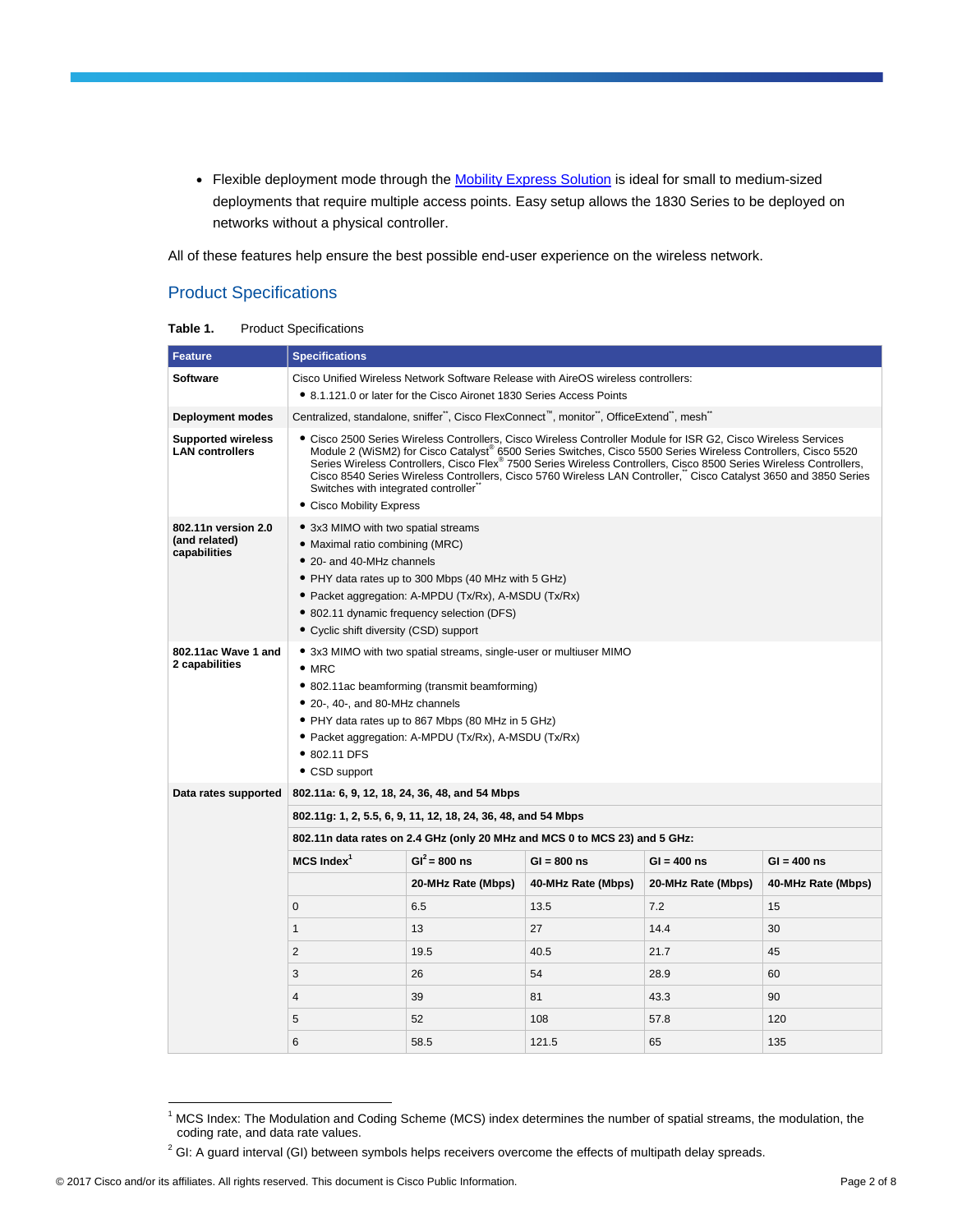| <b>Feature</b>       | <b>Specifications</b>        |                                  |     |                          |                          |                          |                       |                       |               |                       |
|----------------------|------------------------------|----------------------------------|-----|--------------------------|--------------------------|--------------------------|-----------------------|-----------------------|---------------|-----------------------|
| Data rates supported | $MCS$ Index $3$              |                                  |     | $GI^4 = 800$ ns          | $GI = 800$ ns            |                          | $GI = 400$ ns         |                       | $GI = 400$ ns |                       |
|                      |                              |                                  |     | 20-MHz Rate (Mbps)       | 40-MHz Rate (Mbps)       |                          | 20-MHz Rate (Mbps)    |                       |               | 40-MHz Rate (Mbps)    |
|                      | $\overline{7}$               | 65                               |     | 135                      |                          | 72.2                     |                       | 150                   |               |                       |
|                      | 8                            | 13                               |     |                          | 27                       |                          | 14.4                  |                       | 30            |                       |
|                      | 9                            |                                  | 26  |                          |                          |                          | 28.9                  |                       | 60            |                       |
|                      | 10                           |                                  | 39  |                          | 81                       |                          | 43.3                  |                       | 90            |                       |
|                      | 11                           |                                  | 52  |                          | 108                      |                          | 57.8                  |                       | 120           |                       |
|                      | 12                           |                                  | 78  |                          | 162                      |                          | 86.7                  |                       | 180           |                       |
|                      | 13                           |                                  | 104 |                          | 216                      |                          | 115.6                 |                       | 240           |                       |
|                      | 14                           |                                  | 117 |                          | 243                      |                          | 130                   |                       | 270           |                       |
|                      | 15                           |                                  | 130 |                          | 270                      |                          | 144.4                 |                       | 300           |                       |
|                      | 802.11ac data rates (5 GHz): |                                  |     |                          |                          |                          |                       |                       |               |                       |
|                      | <b>MCS</b><br>Index          | <b>Spatial</b><br><b>Streams</b> |     | $GI = 800$ ns            |                          |                          | $GI = 400$ ns         |                       |               |                       |
|                      |                              |                                  |     | 20-MHz<br>Rate<br>(Mbps) | 40-MHz<br>Rate<br>(Mbps) | 80-MHz<br>Rate<br>(Mbps) | 20-MHz Rate<br>(Mbps) | 40-MHz Rate<br>(Mbps) |               | 80-MHz Rate<br>(Mbps) |
|                      | $\mathbf 0$                  | $\mathbf{1}$                     |     | 6.5                      | 13.5                     | 29.3                     | 7.2                   | 15                    |               | 32.5                  |
|                      | $\mathbf{1}$                 | $\mathbf{1}$                     |     | 13                       | 27                       | 58.5                     | 14.4                  | 30                    |               | 65                    |
|                      | 2                            | $\mathbf{1}$                     |     | 19.5                     | 40.5                     | 87.8                     | 21.7                  | 45                    |               | 97.5                  |
|                      | 3                            | $\mathbf{1}$                     |     | 26                       | 54                       | 117                      | 28.9                  | 60                    |               | 130                   |
|                      | 4                            | $\mathbf{1}$                     |     | 39                       | 81                       | 175.5                    | 43.3                  | 90                    |               | 195                   |
|                      | 5                            | $\mathbf{1}$                     |     | 52                       | 108                      | 234                      | 57.8                  | 120                   |               | 260                   |
|                      | 6                            | $\mathbf{1}$                     |     | 58.5                     | 121.5                    | 263.3                    | 65                    | 135                   |               | 292.5                 |
|                      | $\overline{7}$               | $\mathbf{1}$                     |     | 65                       | 135                      | 292.5                    | 72.2                  | 150                   |               | 325                   |
|                      | 8                            | $\mathbf{1}$                     |     | 78                       | 162                      | 351                      | 86.7                  | 180                   |               | 390                   |
|                      | <b>MCS</b><br>Index          | Spatial<br><b>Streams</b>        |     | $GI = 800$ ns            |                          |                          | $GI = 400$ ns         |                       |               |                       |
|                      |                              |                                  |     | 20-MHz<br>Rate<br>(Mbps) | 40-MHz<br>Rate<br>(Mbps) | 80-MHz<br>Rate<br>(Mbps) | 20-MHz Rate<br>(Mbps) | (Mbps)                | 40-MHz Rate   | 80-MHz Rate<br>(Mbps) |
|                      | 9                            | 1                                |     | $\overline{\phantom{0}}$ | 180                      | 390                      | -                     | 200                   |               | 433.3                 |
|                      | 0                            | $\overline{2}$                   |     | 13                       | 27                       | 58.5                     | 14.4                  | $30\,$                |               | 65                    |
|                      | $\mathbf{1}$                 | $\overline{2}$                   |     | 26                       | 54                       | 117                      | 28.9                  | 60                    |               | 130                   |
|                      | $\overline{2}$               | $\overline{2}$                   |     | 39                       | 81                       | 175.5                    | 43.3                  | 90                    |               | 195                   |
|                      | 3                            | $\overline{2}$                   |     | 52                       | 108                      | 234                      | 57.8                  | 120                   |               | 260                   |
|                      | $\overline{4}$               | $\overline{2}$                   |     | 78                       | 162                      | 351                      | 86.7                  | 180                   |               | 390                   |
|                      | $5\phantom{.0}$              | $\mathbf{2}$                     |     | 104                      | 216                      | 468                      | 115.6                 | 240                   |               | 520                   |
|                      | 6                            | $\mathbf{2}$                     |     | 117                      | 243                      | 526.5                    | 130                   | 270                   |               | 585                   |
|                      | $\overline{7}$               | $\mathbf{2}$                     |     | 130                      | 270                      | 585                      | 144.4                 | 300                   |               | 650                   |
|                      | 8                            | $\overline{a}$                   |     | 156                      | 324                      | 702                      | 173.3                 | 360                   |               | 780                   |
|                      | 9                            | $\mathbf{2}$                     |     | $\equiv$                 | 360                      | 780                      | $\frac{1}{2}$         | 400                   |               | 866.7                 |

 $3$  MCS Index: The Modulation and Coding Scheme (MCS) index determines the number of spatial streams, the modulation, the coding rate, and data rate values.

 $\overline{a}$ 

<sup>4</sup> GI: A guard interval (GI) between symbols helps receivers overcome the effects of multipath delay spreads.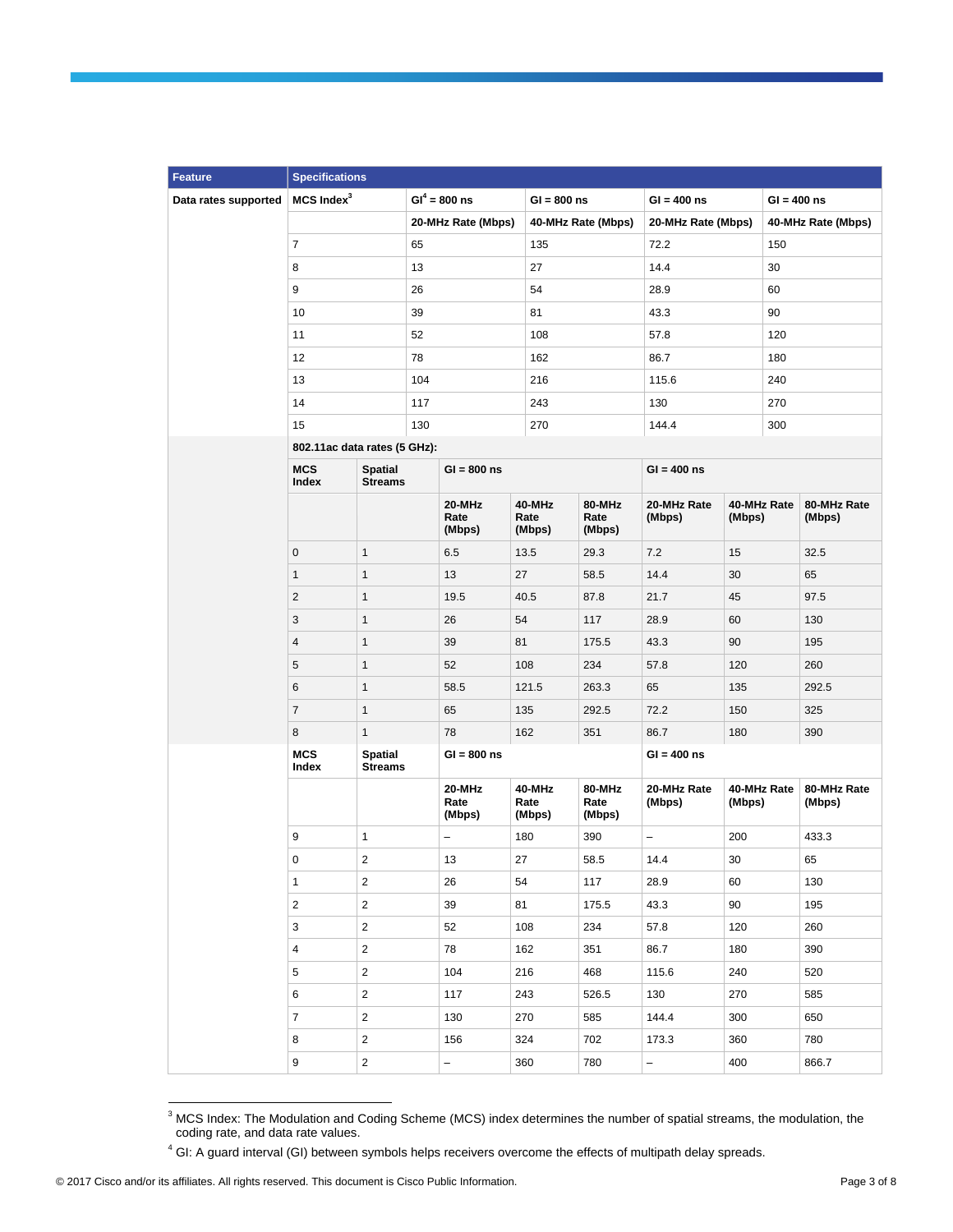| <b>Feature</b>             | <b>Specifications</b>                                      |                                                                                                                                                   |
|----------------------------|------------------------------------------------------------|---------------------------------------------------------------------------------------------------------------------------------------------------|
| Maximum number of          | A (A regulatory domain):                                   | K (K regulatory domain):                                                                                                                          |
| nonoverlapping<br>channels | • 2.412 to 2.462 GHz; 11 channels                          | • 2.412 to 2.472 GHz; 13 channels                                                                                                                 |
|                            | • 5.180 to 5.320 GHz; 8 channels                           | • 5.180 to 5.320 GHz; 8 channels                                                                                                                  |
|                            | • 5.500 to 5.700 GHz; 8 channels                           | • 5.500 to 5.620 GHz; 7 channels                                                                                                                  |
|                            | (excludes 5.600 to 5.640 GHz)                              | • 5.745 to 5.805 GHz; 4 channels                                                                                                                  |
|                            | • 5.745 to 5.825 GHz; 5 channels                           | N (N regulatory domain):                                                                                                                          |
|                            | B (B regulatory domain):                                   | • 2.412 to 2.462 GHz; 11 channels                                                                                                                 |
|                            | • 2.412 to 2.462 GHz; 11 channels                          | • 5.180 to 5.320 GHz; 8 channels                                                                                                                  |
|                            | • 5.180 to 5.320 GHz; 8 channels                           | • 5.745 to 5.825 GHz; 5 channels                                                                                                                  |
|                            | • 5.500 to 5.720 GHz; 12 channels                          | Q (Q regulatory domain):                                                                                                                          |
|                            | • 5.745 to 5.825 GHz; 5 channels                           | • 2.412 to 2.472 GHz; 13 channels                                                                                                                 |
|                            | C (C regulatory domain):                                   | • 5.180 to 5.320 GHz; 8 channels                                                                                                                  |
|                            | • 2.412 to 2.472 GHz; 13 channels                          | • 5.500 to 5.700 GHz; 11 channels                                                                                                                 |
|                            | • 5.745 to 5.825 GHz; 5 channels                           | R (R regulatory domain):                                                                                                                          |
|                            | D (D regulatory domain):                                   | • 2.412 to 2.472 GHz; 13 channels                                                                                                                 |
|                            | • 2.412 to 2.462 GHz; 11 channels                          | • 5.180 to 5.320 GHz; 8 channels                                                                                                                  |
|                            | • 5.180 to 5.320 GHz; 8 channels                           | • 5.660 to 5,805 GHz; 7 channels                                                                                                                  |
|                            | • 5.745 to 5.825 GHz; 5 channels                           | S (S regulatory domain):                                                                                                                          |
|                            | E (E regulatory domain):                                   | • 2.412 to 2.472 GHz; 13 channels                                                                                                                 |
|                            | • 2.412 to 2.472 GHz; 13 channels                          | • 5.180 to 5.320 GHz; 8 channels                                                                                                                  |
|                            | • 5.180 to 5.320 GHz; 8 channels                           | • 5.500 to 5.700 GHz;, 11 channels                                                                                                                |
|                            | • 5.500 to 5.700 GHz; 8 channels                           | • 5.745 to 5.825 GHz; 5 channels                                                                                                                  |
|                            | (excludes 5.600 to 5.640 GHz)                              | T (T regulatory domain):                                                                                                                          |
|                            | F (F regulatory domain):                                   | • 2.412 to 2.462 GHz; 11 channels                                                                                                                 |
|                            | • 2.412 to 2.472 GHz; 13 channels                          | $\bullet$ 5.280 to 5.320 GHz; 3 channels                                                                                                          |
|                            | • 5.745 to 5.805 GHz; 4 channels                           | • 5.500 to 5.700 GHz; 8 channels                                                                                                                  |
|                            | H (H regulatory domain):                                   | (excludes 5.600 to 5.640 GHz)                                                                                                                     |
|                            | • 2.412 to 2.472 GHz; 13 channels                          | • 5.745 to 5.825 GHz; 5 channels                                                                                                                  |
|                            | • 5.150 to 5.350 GHz; 8 channels                           | Z (Z regulatory domain):                                                                                                                          |
|                            | • 5.745 to 5.825 GHz; 5 channels                           | • 2.412 to 2.462 GHz; 11 channels                                                                                                                 |
|                            | I (I regulatory domain):                                   | • 5.180 to 5.320 GHz; 8 channels                                                                                                                  |
|                            | • 2.412 to 2.472 GHz; 13 channels                          | • 5.500 to 5.700 GHz; 8 channels                                                                                                                  |
|                            | • 5.180 to 5.320 GHz; 8 channels                           | (excludes 5.600 to 5.640 GHz)                                                                                                                     |
|                            |                                                            | $\bullet$ 5.745 to 5.825 GHz; 5 channels                                                                                                          |
|                            | country, visit http://www.cisco.com/go/aironet/compliance. | Note: Customers are responsible for verifying approval for use in their individual countries. To verify approval that corresponds to a particular |

| Maximum number of<br>nonoverlapping<br>channels | 2.4 GHz<br>• 802.11b/q:<br>$\degree$ 20 MHz: 3<br>• 802.11n:<br>$\circ$ 20 MHz: 3                                                                     |                                                                                                                                                                                                                                                                                      | 5 GHz<br>• 802.11a:<br>$\degree$ 20 MHz: 25<br>$\bullet$ 802.11n:<br>$\degree$ 20 MHz: 25<br>$\circ$ 40 MHz: 12<br>$\bullet$ 802.11ac:<br>$\circ$ 20 MHz: 21<br>$\circ$ 40 MHz: 12<br>$\circ$ 80 MHz: 6                                                                    |  |
|-------------------------------------------------|-------------------------------------------------------------------------------------------------------------------------------------------------------|--------------------------------------------------------------------------------------------------------------------------------------------------------------------------------------------------------------------------------------------------------------------------------------|----------------------------------------------------------------------------------------------------------------------------------------------------------------------------------------------------------------------------------------------------------------------------|--|
|                                                 |                                                                                                                                                       |                                                                                                                                                                                                                                                                                      | Note: This varies by regulatory domain. Refer to the product documentation for specific details for each regulatory domain.                                                                                                                                                |  |
| <b>Receive sensitivity</b>                      | $\bullet$ 802.11b (CCK)<br>$\degree$ -101 dBm @ 1 Mbps<br>$\degree$ -98 dBm @ 2 Mbps<br>$\degree$ -92 dBm @ 5.5 Mbps<br>$\degree$ -89 dBm $@$ 11 Mbps | $\bullet$ 802.11g (non HT20)<br>$\degree$ -96 dBm @ 6 Mbps<br>$\degree$ -95 dBm @ 9 Mbps<br>$\circ$ -94 dBm $@$ 12 Mbps<br>$\degree$ -92 dBm @ 18 Mbps<br>$\degree$ -88 dBm @ 24 Mbps<br>$\degree$ -85 dBm @ 36 Mbps<br>$\degree$ -81 dBm @ 48 Mbps<br>$\degree$ -79 dBm $@$ 54 Mbps | • 802.11a (non HT20)<br>$\degree$ -96 dBm @ 6 Mbps<br>$\degree$ -95 dBm @ 9 Mbps<br>$\circ$ -94 dBm @ 12 Mbps<br>$\degree$ -92 dBm @ 18 Mbps<br>$\degree$ -88 dBm @ 24 Mbps<br>$\degree$ -85 dBm $@$ 36 Mbps<br>$\degree$ -80 dBm @ 48 Mbps<br>$\degree$ -79 dBm @ 54 Mbps |  |

© 2017 Cisco and/or its affiliates. All rights reserved. This document is Cisco Public Information. Page 4 of 8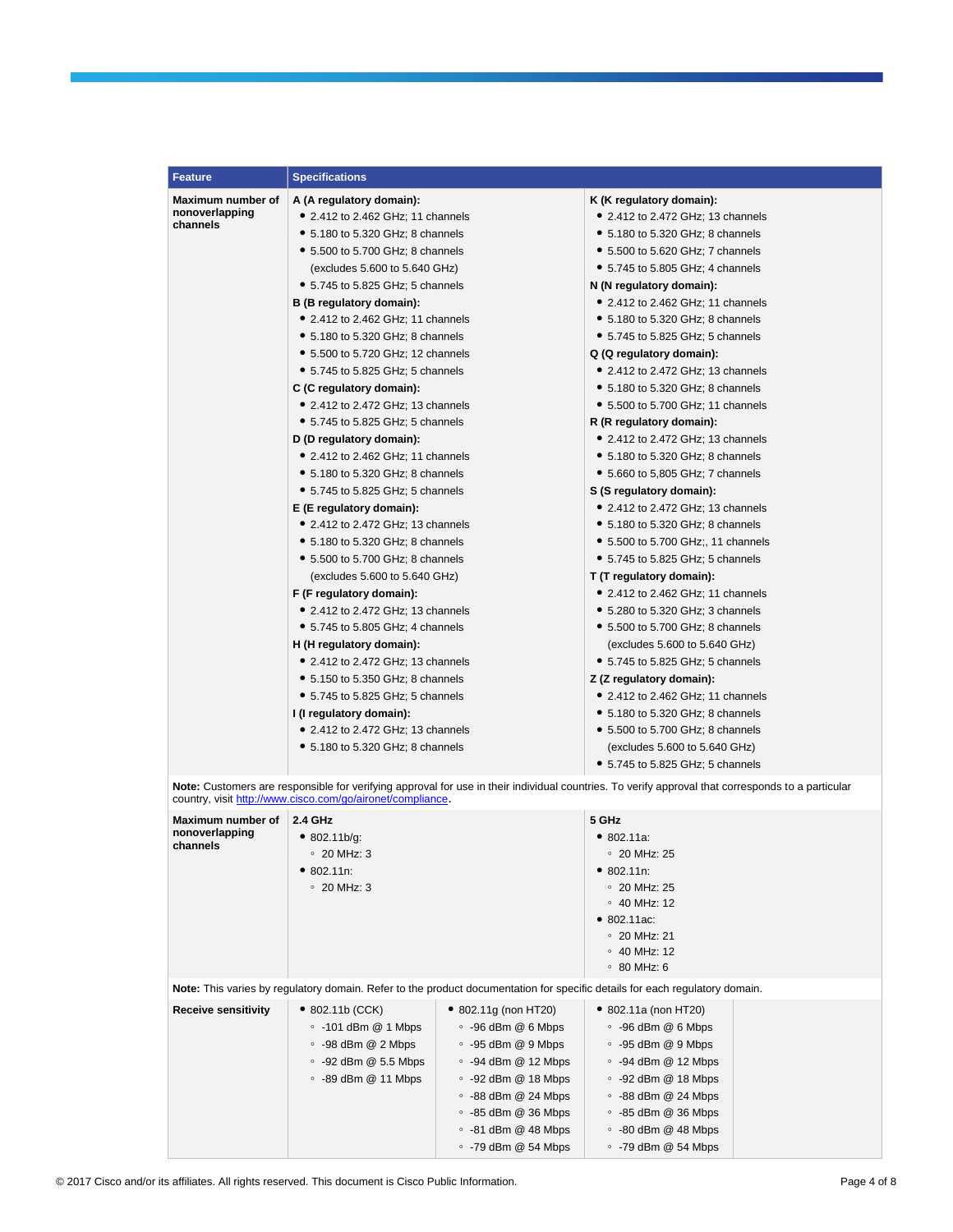| <b>Feature</b>             | <b>Specifications</b>                                |                         |              |                             |                                                |                                                                                                                                              |  |
|----------------------------|------------------------------------------------------|-------------------------|--------------|-----------------------------|------------------------------------------------|----------------------------------------------------------------------------------------------------------------------------------------------|--|
| <b>Receive sensitivity</b> | 2.4 GHz                                              |                         |              | 5 GHz                       |                                                | 5 GHz                                                                                                                                        |  |
|                            | $\bullet$ 802.11n (HT20)<br>$\degree$ -96 dBm @ MCS0 |                         |              |                             | $\bullet$ 802.11n (HT20)                       | $\bullet$ 802.11n (HT40)                                                                                                                     |  |
|                            |                                                      |                         |              | $\degree$ -96 dBm @ MCS0    |                                                | $\circ$ -93 dBm @ MCS0                                                                                                                       |  |
|                            | $\degree$ -93 dBm @ MCS1                             |                         |              |                             | $\degree$ -92 dBm @ MCS1                       | ∘ -90 dBm @ MCS1                                                                                                                             |  |
|                            | $\degree$ -90 dBm @ MCS2                             |                         |              |                             | $\degree$ -90 dBm @ MCS2                       | ∘ -87 dBm @ MCS2                                                                                                                             |  |
|                            | $\degree$ -87 dBm @ MCS3                             |                         |              |                             | $\degree$ -86 dBm @ MCS3                       | $\circ$ -84 dBm @ MCS3                                                                                                                       |  |
|                            | $\degree$ -84 dBm @ MCS4                             |                         |              |                             | $\circ$ -83 dBm @ MCS4                         | ∘ -80 dBm @ MCS4                                                                                                                             |  |
|                            | $\degree$ -79 dBm @ MCS5                             |                         |              |                             | $\degree$ -79 dBm @ MCS5                       | $\degree$ -76 dBm @ MCS5                                                                                                                     |  |
|                            | $\degree$ -78 dBm @ MCS6                             |                         |              |                             | $\degree$ -77 dBm @ MCS6                       | $\degree$ -75 dBm @ MCS6                                                                                                                     |  |
|                            | $\degree$ -76 dBm @ MCS7                             |                         |              |                             | $\degree$ -76 dBm @ MCS7                       | $\degree$ -73 dBm @ MCS7                                                                                                                     |  |
|                            | $\degree$ -93 dBm @ MCS8                             |                         |              |                             | $\degree$ -93 dBm @ MCS8                       | $\circ$ -90 dBm @ MCS8                                                                                                                       |  |
|                            | $\degree$ -90 dBm @ MCS9                             |                         |              |                             | $\degree$ -89 dBm @ MCS9                       | $\circ$ -87 dBm @ MCS9                                                                                                                       |  |
|                            | ∘ -87 dBm @ MCS10                                    |                         |              |                             | ∘ -87 dBm @ MCS10                              | ∘ -84 dBm @ MCS10                                                                                                                            |  |
|                            | $\degree$ -84 dBm @ MCS11                            |                         |              |                             | $\degree$ -83 dBm @ MCS11                      | $\degree$ -81 dBm @ MCS11                                                                                                                    |  |
|                            | $\degree$ -81 dBm @ MCS12                            |                         |              |                             | $\degree$ -80 dBm @ MCS12<br>∘ -76 dBm @ MCS13 | $\degree$ -77 dBm @ MCS12<br>∘ -73 dBm @ MCS13                                                                                               |  |
|                            | ∘ -76 dBm @ MCS13<br>$\degree$ -75 dBm @ MCS14       |                         |              |                             | $\degree$ -74 dBm @ MCS14                      | $\degree$ -72 dBm @ MCS14                                                                                                                    |  |
|                            | $\degree$ -73 dBm @ MCS15                            |                         |              |                             | $\degree$ -73 dBm @ MCS15                      | $\degree$ -70 dBm @ MCS15                                                                                                                    |  |
|                            | 802.11ac Receive Sensitivity                         |                         |              |                             |                                                |                                                                                                                                              |  |
|                            |                                                      |                         |              |                             |                                                |                                                                                                                                              |  |
|                            | 802.11ac (non HT80)<br>$\bullet$ -89 dBm @ 6 Mbps    |                         |              |                             |                                                |                                                                                                                                              |  |
|                            | $\bullet$ -73 dBm @ 54 Mbps                          |                         |              |                             |                                                |                                                                                                                                              |  |
|                            |                                                      |                         |              |                             |                                                |                                                                                                                                              |  |
|                            | <b>MCS Index</b>                                     | <b>Spatial Streams</b>  |              |                             |                                                |                                                                                                                                              |  |
|                            |                                                      |                         | <b>VHT20</b> |                             | <b>VHT40</b>                                   | <b>VHT80</b>                                                                                                                                 |  |
|                            | 0                                                    | 1                       | $-96$ dBm    |                             | $-93$ dBm                                      | -89 dBm                                                                                                                                      |  |
|                            | $\overline{7}$                                       | 1                       | $-76$ dBm    |                             | $-73$ dBm                                      | $-70$ dBm                                                                                                                                    |  |
|                            | 8                                                    | $\mathbf{1}$            | $-71$ dBm    |                             | $-69$ dBm                                      | $-66$ dBm                                                                                                                                    |  |
|                            | 9                                                    | 1                       | <b>NA</b>    |                             | $-67$ dBm                                      | $-64$ dBm                                                                                                                                    |  |
|                            | 0                                                    | 2                       | $-93$ dBm    |                             | $-90$ dBm                                      | $-86$ dBm                                                                                                                                    |  |
|                            | $\overline{7}$                                       | 2                       | -73 dBm      |                             | $-70$ dBm                                      | $-67$ dBm                                                                                                                                    |  |
|                            | 8                                                    | 2                       | $-68$ dBm    |                             | $-66$ dBm                                      | $-63$ dBm                                                                                                                                    |  |
|                            | 9                                                    | $\overline{\mathbf{c}}$ | <b>NA</b>    |                             | $-64$ dBm                                      | $-61$ dBm                                                                                                                                    |  |
| <b>Maximum transmit</b>    | 2.4 GHz                                              |                         |              | 5 GHz                       |                                                |                                                                                                                                              |  |
| power                      | •802.11 <sub>b</sub>                                 |                         |              | • 802.11a                   |                                                |                                                                                                                                              |  |
|                            | ○ 22 dBm, 3 antennas                                 |                         |              |                             | ∘ 23 dBm, 3 antennas                           |                                                                                                                                              |  |
|                            | •802.11g                                             |                         |              |                             | • 802.11n (HT20)                               |                                                                                                                                              |  |
|                            | ○ 22 dBm, 3 antennas                                 |                         |              |                             | ○ 23 dBm, 3 antennas                           |                                                                                                                                              |  |
|                            | $\bullet$ 802.11n (HT20)                             |                         |              |                             | • 802.11n (HT40)                               |                                                                                                                                              |  |
|                            | ○ 22 dBm, 3 antennas                                 |                         |              |                             | • 23 dBm, 3 antennas                           |                                                                                                                                              |  |
|                            |                                                      |                         |              | • 802.11ac                  |                                                |                                                                                                                                              |  |
|                            |                                                      |                         |              |                             | ∘ non-HT80: 23 dBm, 3 antennas                 |                                                                                                                                              |  |
|                            |                                                      |                         |              | • VHT20 23 dBm, 3 antennas  |                                                |                                                                                                                                              |  |
|                            |                                                      |                         |              | ○ VHT40: 23 dBm, 3 antennas |                                                |                                                                                                                                              |  |
|                            |                                                      |                         |              |                             | ○ VHT80: 23 dBm, 3 antennas                    |                                                                                                                                              |  |
| specific details.          |                                                      |                         |              |                             |                                                | Note: The maximum power setting will vary by channel and according to individual country regulations. Refer to the product documentation for |  |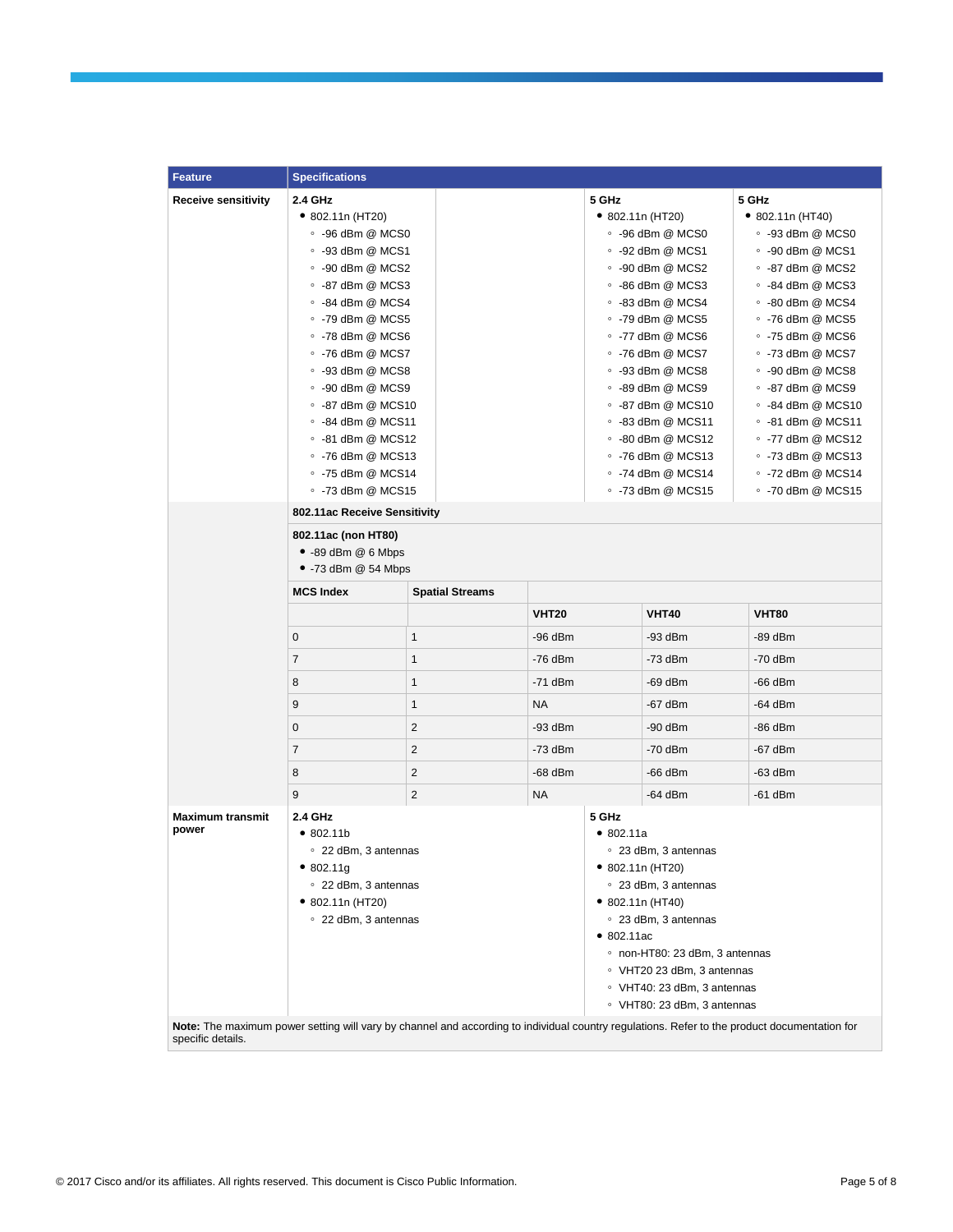| <b>Feature</b>                               | <b>Specifications</b>                                                                                                                                                                                                                                                                                                                                                                                        |                                                                                                                           |  |  |  |
|----------------------------------------------|--------------------------------------------------------------------------------------------------------------------------------------------------------------------------------------------------------------------------------------------------------------------------------------------------------------------------------------------------------------------------------------------------------------|---------------------------------------------------------------------------------------------------------------------------|--|--|--|
| Available transmit<br>power settings         | 2.4 GHz<br>$• 22$ dBm<br>$\bullet$ 19 dBm<br>$• 16$ dBm<br>• 13 dBm<br>$\bullet$ 10 dBm<br>• 7 dBm<br>• 4 dBm<br>$\bullet$ 1 dBm                                                                                                                                                                                                                                                                             | 5 GHz<br>$• 23$ dBm<br>$• 20$ dBm<br>$\bullet$ 17 dBm<br>• 14 dBm<br>• 11 dBm<br>$\bullet$ 8 dBm<br>• 5 dBm<br>• 2 dBm    |  |  |  |
| specific details.                            | Note: The maximum power setting will vary by channel and according to individual country regulations. Refer to the product documentation for                                                                                                                                                                                                                                                                 |                                                                                                                           |  |  |  |
| Integrated antenna                           | • 2.4 GHz, gain 3 dBi, internal omni, horizontal beamwidth 360°<br>• 5 GHz, gain 5 dBi, internal omni, horizontal beamwidth 360°                                                                                                                                                                                                                                                                             |                                                                                                                           |  |  |  |
| <b>Interfaces</b>                            | ● 1 x 10/100/1000BASE-T autosensing (RJ-45), Power over Ethernet (PoE)<br>• Management console port (RJ-45)<br>• USB 2.0 (enabled via future software)                                                                                                                                                                                                                                                       |                                                                                                                           |  |  |  |
| <b>Indicators</b>                            |                                                                                                                                                                                                                                                                                                                                                                                                              | • Status LED indicates boot loader status, association status, operating status, boot loader warnings, boot loader errors |  |  |  |
| <b>Dimensions</b><br>$(W \times L \times H)$ | • Access point (without mounting bracket): $8.3 \times 8.3 \times 2$ in. (210.8 $\times$ 210.8 $\times$ 50.8 mm)                                                                                                                                                                                                                                                                                             |                                                                                                                           |  |  |  |
| Weight                                       | $\bullet$ 3.12 lb (1.41 kg)                                                                                                                                                                                                                                                                                                                                                                                  |                                                                                                                           |  |  |  |
| <b>Environmental</b>                         | Cisco Aironet 1830i<br>• Nonoperating (storage) temperature: -22° to 158°F (-30° to 70°C)<br>• Nonoperating (storage) altitude test: 25°C, 15,000 ft.<br>• Operating temperature: 32° to 104°F (0° to 40°C)<br>• Operating humidity: 10% to 90% (noncondensing)<br>• Operating altitude test: 40°C, 9843 ft.                                                                                                 |                                                                                                                           |  |  |  |
| <b>System memory</b>                         | $\bullet$ 1 GB DRAM<br>$\bullet$ 256 MB flash                                                                                                                                                                                                                                                                                                                                                                |                                                                                                                           |  |  |  |
| Input power<br>requirements                  | • AP1830: 44 to 57 VDC<br>• Power supply and power injector: 100 to 240 VAC; 50 to 60 Hz                                                                                                                                                                                                                                                                                                                     |                                                                                                                           |  |  |  |
| Power draw                                   | • 15.4W<br>Note: When deployed using a PoE specification, the power drawn from the power sourcing equipment will be higher by<br>some amount, depending on the length of the interconnecting cable.                                                                                                                                                                                                          |                                                                                                                           |  |  |  |
| <b>Powering options</b>                      | • 802.3af/802.3at<br>• Enhanced PoE<br>• Cisco local power supply, AIR-PWR-C=<br>• Cisco power injector, AIR-PWRINJ5= (Note: This injector supports 802.3af only), AIR-PWRINJ6=<br>Note: If 802.3af PoE is the source of power, the USB port is disabled.                                                                                                                                                    |                                                                                                                           |  |  |  |
| Warranty                                     | Limited lifetime hardware warranty                                                                                                                                                                                                                                                                                                                                                                           |                                                                                                                           |  |  |  |
| Compliance<br>standards                      | ○ UL 60950-1<br>© CAN/CSA-C22.2 No. 60950-1<br>∘ UL 2043<br>○ IEC 60950-1<br>∘ EN 60950-1<br>· Radio approvals:<br>© FCC Part 15.247, 15.407<br>∘ RSS-210 (Canada)<br>© EN 300.328, EN 301.893 (Europe)<br>◦ ARIB-STD 66 (Japan)<br>○ ARIB-STD T71 (Japan)<br>• EMI and susceptibility (Class B)<br>∘ FCC Part 15.107 and 15.109<br>○ ICES-003 (Canada)<br>○ VCCI (Japan)<br>© EN 301.489-1 and -17 (Europe) |                                                                                                                           |  |  |  |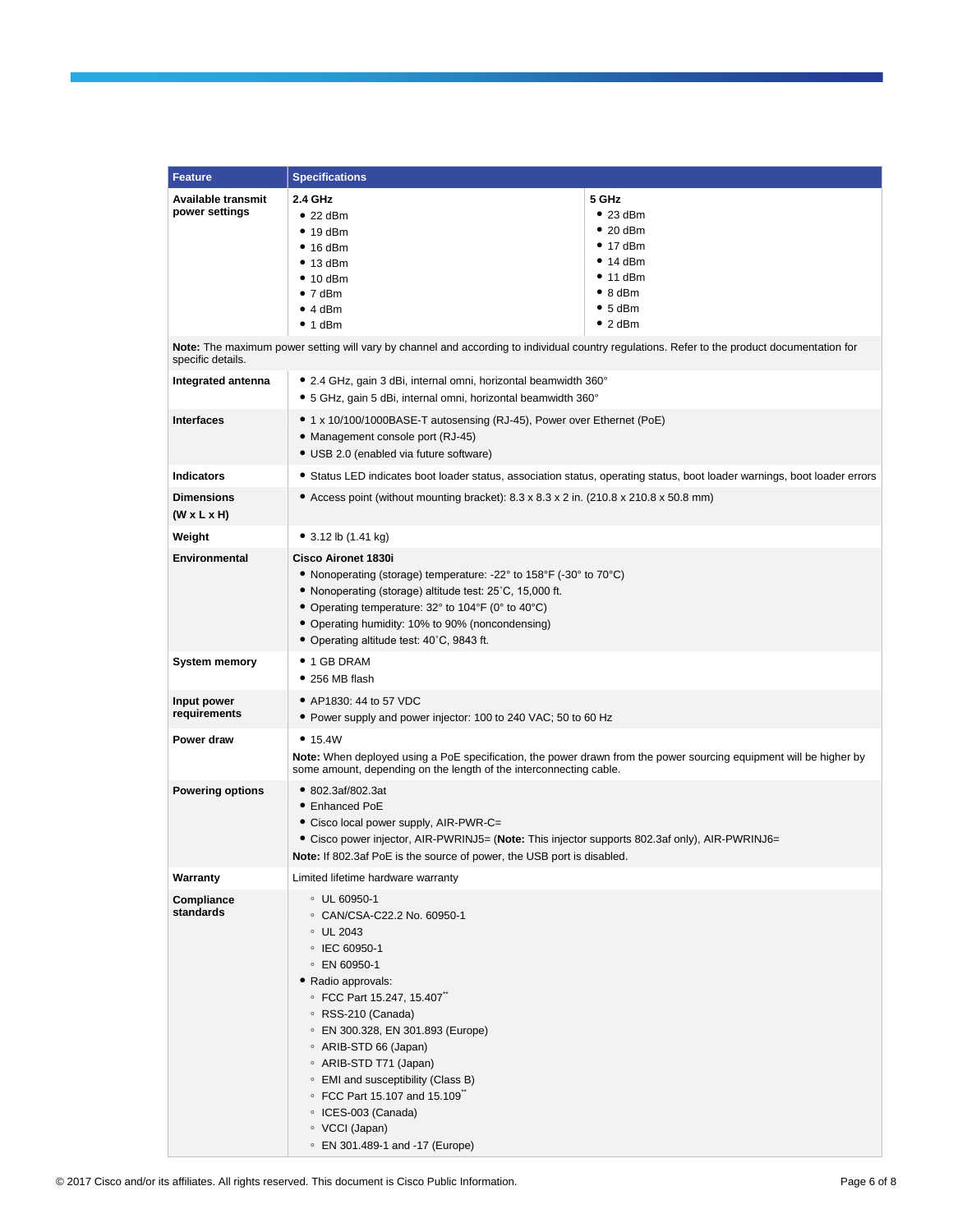| <b>Feature</b> | <b>Specifications</b>                                                                                   |
|----------------|---------------------------------------------------------------------------------------------------------|
|                | • IEEE standards:                                                                                       |
|                | © IEEE 802.11a/b/g, 802.11n, 802.11h, 802.11d                                                           |
|                | $\circ$ IEEE 802.11ac Draft 5                                                                           |
|                | • Security:                                                                                             |
|                | ○ 802.11i, Wi-Fi Protected Access 2 (WPA2), WPA                                                         |
|                | $\circ$ 802.1X                                                                                          |
|                | • Advanced Encryption Standard (AES)                                                                    |
|                | • Extensible Authentication Protocol (EAP) types:                                                       |
|                | ○ EAP-Transport Layer Security (TLS)                                                                    |
|                | ○ EAP-Tunneled TLS (TTLS) or Microsoft Challenge Handshake Authentication Protocol Version 2 (MSCHAPv2) |
|                | ○ Protected EAP (PEAP) v0 or EAP-MSCHAPv2                                                               |
|                | ○ EAP-Flexible Authentication via Secure Tunneling (FAST)                                               |
|                | • PEAP v1 or EAP-Generic Token Card (GTC)                                                               |
|                | ○ EAP-Subscriber Identity Module (SIM)                                                                  |
|                | · Multimedia:                                                                                           |
|                | ∘ Wi-Fi Multimedia (WMM)                                                                                |
|                | • Other:                                                                                                |
|                | ○ FCC Bulletin OET-65C                                                                                  |
|                | ∘ RSS-102                                                                                               |

 $\check{ }$  Supported via Cisco Mobility Express with controller function running on the access point - not Cisco IOS® Software Autonomous based.

\*\* Future.

#### Warranty Information

The Cisco Aironet 1830 Series Access Points come with a limited lifetime warranty that provides full warranty coverage of the hardware for as long as the original end user continues to own or use the product. The warranty includes 10-day advance hardware replacement and ensures that software media are defect-free for 90 days. For more details, visit [http://www.cisco.com/go/warranty.](http://www.cisco.com/go/warranty)

#### Ordering Information

To place an order, visit th[e Cisco How to Buy page.](http://www.cisco.com/en/US/ordering/index.shtml) To download software, visit the [Cisco Software Center.](http://www.cisco.com/public/sw-center/index.shtml)

**Table 2.** Ordering Information

| <b>Product Name</b>  | <b>Part Number</b>                                                                                                                                                                                                                                            |
|----------------------|---------------------------------------------------------------------------------------------------------------------------------------------------------------------------------------------------------------------------------------------------------------|
| <b>Cisco Aironet</b> | Cisco Aironet 1832 Access Point: Indoor environments, with internal antennas                                                                                                                                                                                  |
| 1830 Series          | • AIR-AP1832I-x-K9: Dual-band, controller-based 802.11a/g/n/ac, Wave 2                                                                                                                                                                                        |
|                      | • AIR-AP1832I-x-K9C: Dual-band, controller-based 802.11a/g/n/ac, Wave 2, configurable, with default software Mobility<br>Express                                                                                                                              |
|                      | • Regulatory domains: $(x = \text{regularity domain})$                                                                                                                                                                                                        |
|                      | • For Mobility Express, part number AIR-AP1832I-x-K9C offers default software option Mobility Express                                                                                                                                                         |
|                      | Customers are responsible for verifying approval for use in their individual countries. To verify approval that corresponds to a<br>particular country or the regulatory domain used in a specific country, visit http://www.cisco.com/go/aironet/compliance. |
|                      | Not all regulatory domains have been approved. As they are approved, the part numbers will be available on the Global Price<br>List.                                                                                                                          |